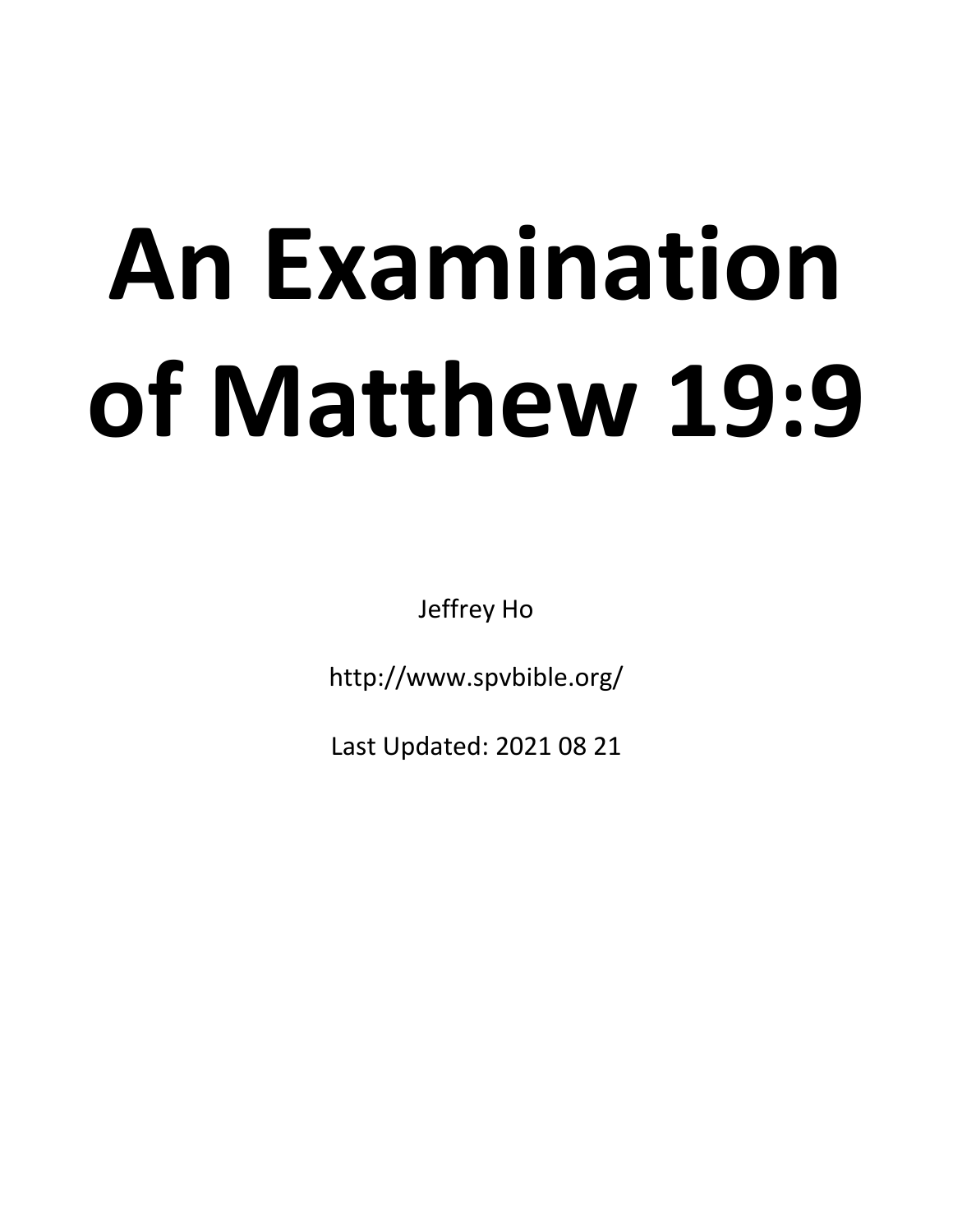# **An Examination of Matthew 19:9a**

**Matthew 19:9a "And I say to you, whoever puts away his wife, if [he does] not [put her away] on the basis of sexual immorality, and marries another [woman] commits adultery."**<sup>1</sup>

There have been two interpretations of Matthew 19:9a when the exception clause is applied to it. They are as follows:

[1] Whoever puts away his wife on the basis of sexual immorality and marries another woman does not commit adultery.

[2] Whoever puts away his wife on the basis of sexual immorality and marries another woman commits adultery.

In sentence 1, when the exception clause is applied to the first verbal phrase of Matthew 19:9a (puts away his wife), the last part of Matthew 19:9a (commits adultery) changes to "does not commit adultery." This is the meaning of the pro-remarriage view.

In sentence 2, when the exception clause is applied to the first verbal phrase of Matthew 19:9a (puts away his wife), the last part of Matthew 19:9a (commits adultery) stays the same. This is the meaning of the noremarriage view.

Which interpretation is correct? Certainly, they both cannot be correct at the same time.

The best way to determine whether Matthew 19:9a permits remarriage or not is to construct other examples that have the same syntactic and semantic structure as Matthew 19:9a. In order to do this, three sentences must be constructed to understand the flow of argument and logic of Jesus' words. These sentences will be constructed according to the principles found in the Gospels regarding divorce and remarriage. In other words, the divorce and remarriage texts in Matthew 5:32; 19:9; Mark 10:11–12; and Luke 16:18 will be used to construct the three sentences.

The three skeletal sentences with their syntactic structures corresponding to the syntax of the divorce and remarriage texts in the Gospels are as follows:

[1] if A and B, then C (Mark 10:11–12; Luke 16:18) [2] if A, except D, then C (Matthew 5:32) [3] if A, except D, and B, then C (Matthew 19:9)

where: sentence 3 is a combination of sentences 1 and 2; A = verbal phrase; B = verbal phrase;  $C =$  verbal phrase;  $D =$ any phrase; (if A, except D, and B, then C) cannot mean the same thing as (if A and B, except D, then C), because (except D)

is only linked to A, not both A and B.

<sup>1</sup>All scriptural verses in this article are taken from the *Spirit of Prophecy Version* (SPV), http://www.spvbible.org/.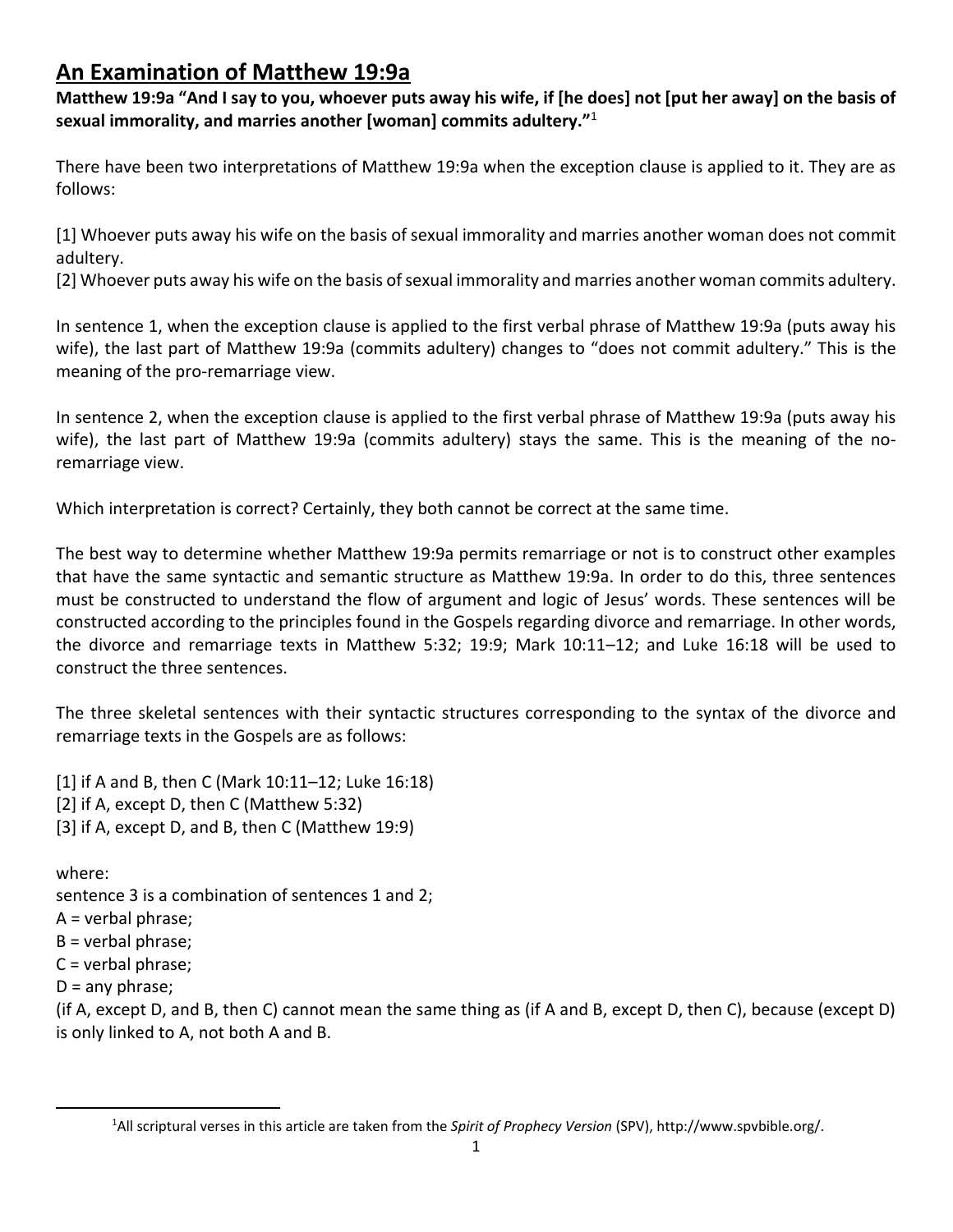In sentence 1, A followed by B will always result in C. There are no exceptions to this rule. In sentence 2, A will always result in C. An exception to this rule is when D is applied only to A. In sentence 3, by preserving the analyses of sentences 1 and 2, A followed by B will always result in C. There are no exceptions to this rule. A will always result in C. An exception to this rule is when D is applied only to A.

Now that the skeletal structures and meanings of the three sentences are completed, they can now be filled in with real phrases.

Two examples are provided, and their subject matter is modeled after Matthew 5:22 (regarding murder) and Matthew 5:28 (regarding adultery).

### **EXAMPLE 1: COMMITTING MURDER**

1) Whoever is angry with his brother and kills him commits murder. (Mark 10:11–12; Luke 16:18)

- 2) Whoever is angry with his brother, except for a cause, commits murder.<sup>2</sup> (Matthew 5:32)
- 3) Whoever is angry with his brother, except for a cause, and kills him commits murder. (Matthew 19:9)

Sentence 3 combines both sentences 1 and 2 and means only two things:

- a) Whoever is angry with his brother and kills him commits murder.
- b) Whoever is angry with his brother for a cause and kills him commits murder.

**No-remarriage view:** Only being angry for a cause not followed by killing is not murderous. Killing after any type of anger is always murderous. This is biblically sound.

**Pro-remarriage view:** "Whoever is angry with his brother for a cause and kills him does NOT commit murder." This is biblically absurd. This is proof that when the exception clause is applied to "is angry," "commits murder" does not become "does not commit murder." This is also proof that the exception clause (except for a cause) only modifies the first verbal phrase (is angry with his brother) and not both verbal phrases (is angry with his brother and kills him), the latter of which is biblically impossible to do without sinning.

### **EXAMPLE 2: COMMITTING ADULTERY**

1) Whoever sexually desires a woman and copulates with another woman commits adultery. (Mark 10:11–12; Luke 16:18)

2) Whoever sexually desires a woman, unless she is his own wife, commits adultery. (Matthew 5:32)

3) Whoever sexually desires a woman, unless she is his own wife, and copulates with another woman commits adultery. (Matthew 19:9)

Sentence 3 combines both sentences 1 and 2 and means only two things:

a) Whoever sexually desires a woman and copulates with another woman commits adultery.

b) Whoever sexually desires a woman, who happens to be his own wife, and copulates with another woman commits adultery.

**No-remarriage view:** Only sexually desiring your own wife not followed by copulating with another woman is not adulterous. Copulating with another woman after any type of sexual desire is always adulterous. This is biblically sound.

<sup>&</sup>lt;sup>2</sup>"But I say to you, every man who is angry with his brother without cause will be answerable to the court." Matthew 5:22.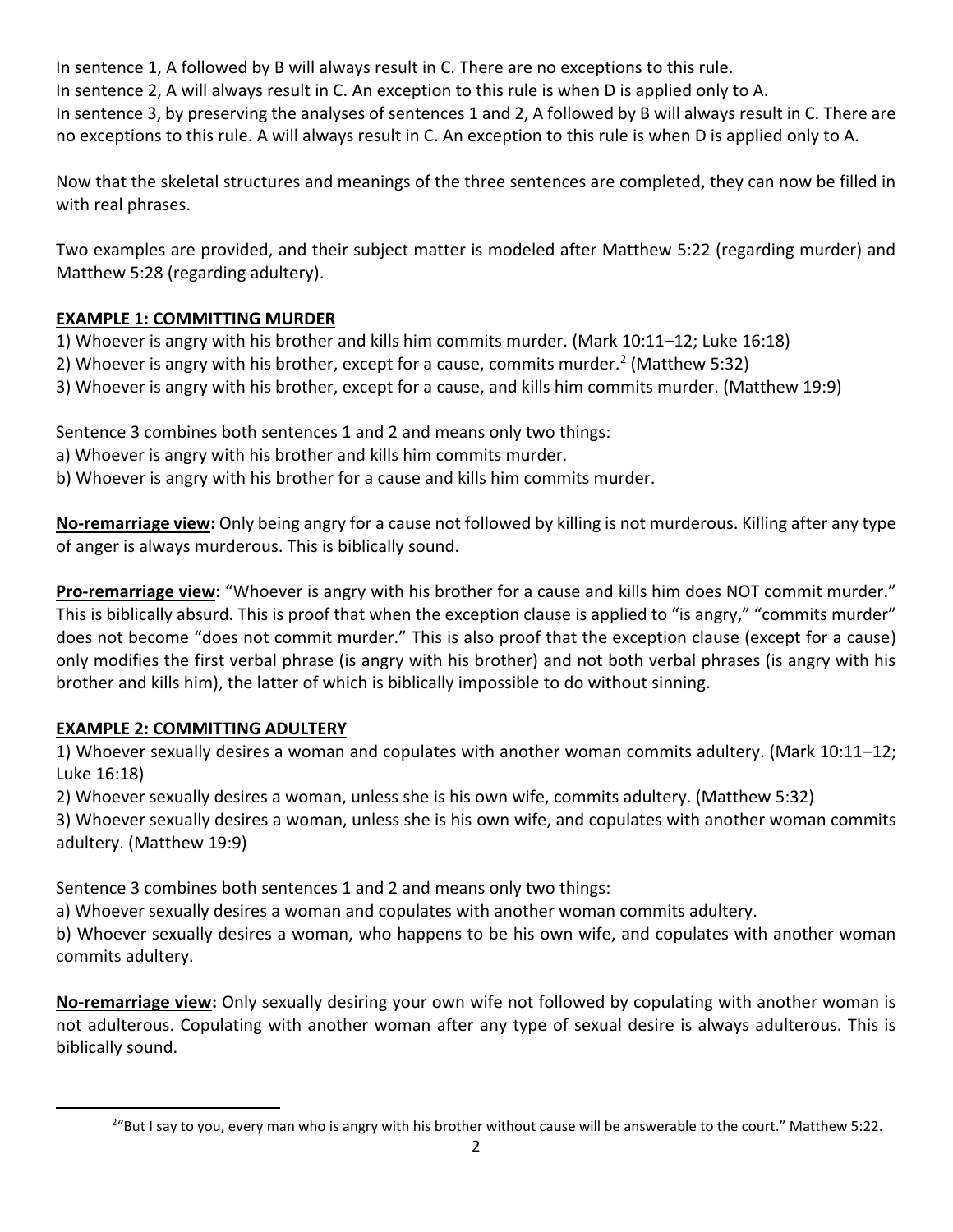**Pro-remarriage view:** "Whoever sexually desires a woman, who happens to be his own wife, and copulates with another woman does NOT commit adultery." This is biblically absurd. This is proof that when the exception clause is applied to "sexually desires," "commits adultery" does not become "does not commit adultery." This is also proof that the exception clause (unless she is his own wife) only modifies the first verbal phrase (sexually desires a woman) and not both verbal phrases (sexually desires a woman and copulates with another woman), the latter of which is biblically impossible to do without sinning.

The above two examples show that the no-remarriage view works perfectly, and that the pro-remarriage view simply falls apart.

Now, consider the meaning of the divorce and remarriage passages in the Gospels:

### **DIVORCE AND REMARRIAGE IN THE GOSPELS**

1) Whoever puts away his wife and marries another woman commits adultery. (Matthew 5:32b; 19:9b; Mark 10:11–12; Luke 16:18)

2) Whoever puts away his wife, except on the basis of sexual immorality, causes her to commit adultery. (Matthew 5:32a)

By saying "**causes** her to commit adultery," Jesus is forcefully putting the guilt of sin on the husband who puts away his wife other than on the basis of sexual immorality. Because the husband put away his wife unjustly, he is responsible for driving her to adultery if she remarries or commits sexual immorality. Therefore, according to Jesus' teaching, the husband's action is tantamount to adultery.<sup>3</sup> This also shows Jesus' hatred for divorce. Under the New Covenant, just as Jesus declares that anger and lust also violate the Ten Commandments, in this manner he declares that divorce also violates the Ten Commandments. Therefore, a man who initiates a divorce is not free of any guilt.

3) Whoever puts away his wife, except on the basis of sexual immorality, and marries another woman commits adultery. (Matthew 19:9a)

Sentence 3 combines both sentences 1 and 2 and means only two things:

a) Whoever puts away his wife and marries another woman commits adultery.

b) Whoever puts away his wife on the basis of sexual immorality and marries another woman commits adultery.

**No-remarriage view:** Only putting away your wife on the basis of sexual immorality not followed by remarriage is not adulterous. Remarriage after any type of putting away is always adulterous. This is biblically sound.

It has been shown that Matthew 19:9a does not permit remarriage after any divorce. If you choose to put away your wife on the basis of sexual immorality, then you are not sinning. However, any remarriage after this is always adultery. Therefore, in the first clause (19:9a), Jesus teaches no remarriage. In the second clause (19:9b), he goes on to reinforce his no-remarriage position climactically by putting it in another way: whoever marries a woman who is put away commits adultery.

<sup>3</sup>Gordon J. Wenham and William E. Heth, *Jesus and Divorce*, updated ed. (Waynesboro, GA: Paternoster Press, 2002), 69–71.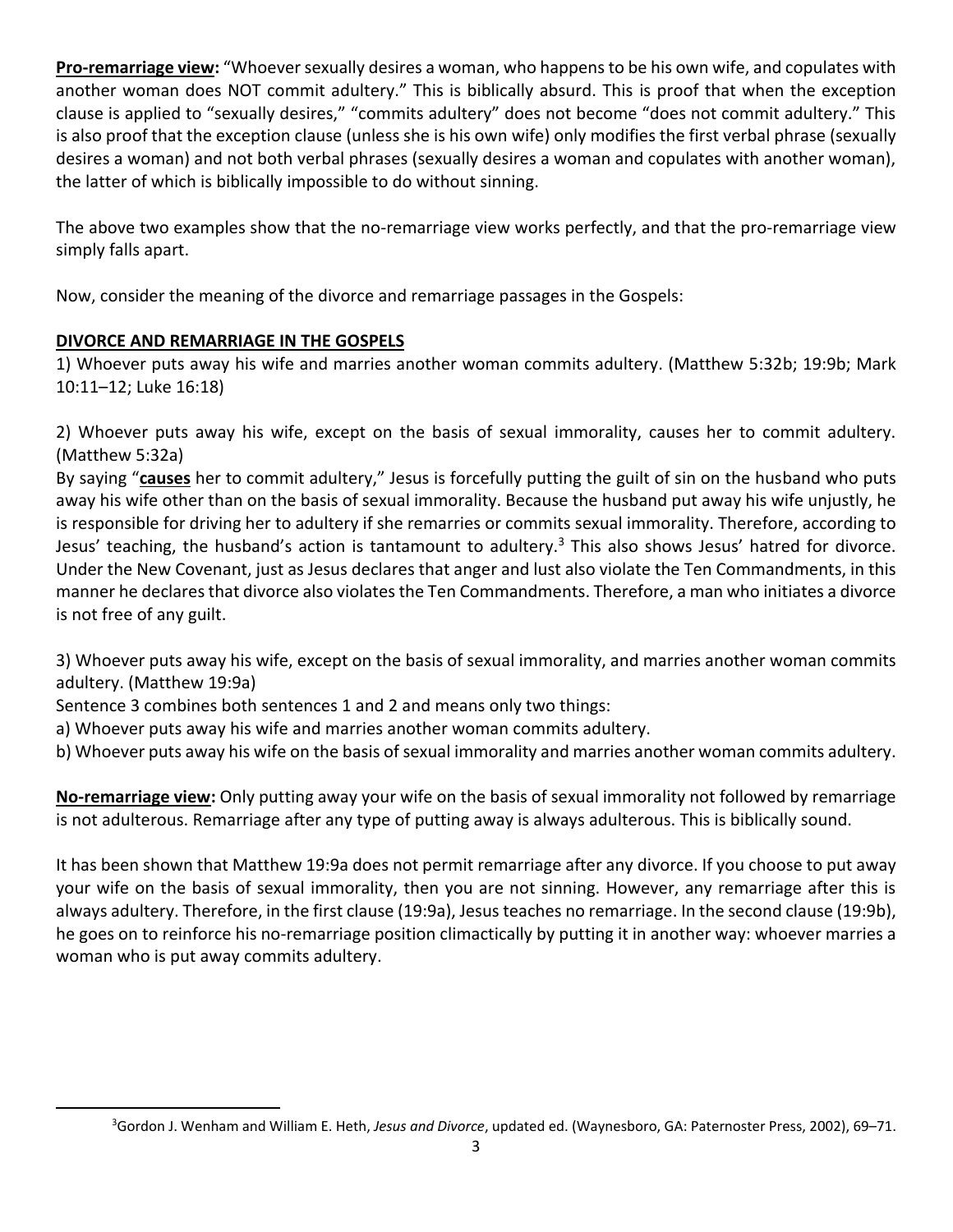# **An Examination of Matthew 19:9b**

**Matthew 19:9b "And he who marries a woman who is put away commits adultery."**

**Matthew 5:32b "And whoever marries a woman who is put away commits adultery."**

**Luke 16:18a "Every man who puts away his wife and marries another [woman] commits adultery." Luke 16:18b "And every man who marries a woman who is put away by [her] husband commits adultery."**

**Mark 10:11 "And he says to them, 'Whoever puts away his wife and marries another [woman] commits adultery against her.'"**

**Mark 10:12 "And if a woman puts away her husband and is married to another [man], she commits adultery."**

There is a mistake in attempting to exegete only Matthew 19:9a when one should exegete the entirety of Matthew 19:9. If one examines and draws his conclusions only from Matthew 19:9a, then he can be susceptible to misguided conclusions. This is where Matthew 19:9b plays a very crucial role in the determination of whether remarriage after divorce is valid or not. In fact, Matthew 5:32b; 19:9b; and Luke 16:18b are the strongest evidence in the teachings of Jesus in the Gospels that remarriage after divorce for any reason is forbidden.

Matthew 5:32b; 19:9b; and Luke 16:18b all say the same thing: a man who marries a woman who is put away commits adultery. In all three passages, regarding the woman who has been put away, it does not state any reasons for or exceptions to the putting away activity. All it states is that she is simply put away. Therefore, whether she was put away justly or unjustly has no connection to the meaning of the "b" clauses.

The woman in Matthew 5:32b; 19:9b; and Luke 16:18b is simply "a woman," indefinite, generic. It does not have the definite article. Therefore, it is not referring to the same woman in the previous clause. The "b" clauses refer to an indefinite woman who is put away, and nothing more. Matthew 5:32b; 19:9b; and Luke 16:18b are independent of Matthew 5:32a; 19:9a; and Luke 16:18a. Therefore, the "b" clauses stand alone and do not use the "a" clauses as part of their interpretation.

Additionally, in Mark 10:12 the woman who puts away her husband is not the same woman who is put away by her husband in Mark 10:11. Mark 10:12 is also independent of Mark 10:11. The word "woman" does not have the definite article in the four divorce and remarriage passages in Matthew, Mark, and Luke; this was not an accident but rather was done on purpose by each author. In fact, if one reads all four passages in context, the man in Matthew 5:32b; 19:9b; Luke 16:18b; and Mark 10:12 is not even the same man in Matthew 5:32a; 19:9a; Luke 16:18a; or Mark 10:11.

According to Matthew 5:32b; 19:9b; and Luke 16:18b, why does a man commit adultery if he marries a woman who is put away? Because the woman who is put away is, in the eyes of God, still bound to her first husband. The woman and her first husband are still married in the eyes of God. They are still bound and married according to Jesus. And if the husband and the wife are still bound and married to one another even though the woman is put away, then the husband will commit adultery if he remarries. Just as the woman who is put away commits adultery if she remarries, in this manner also the husband who puts away his wife commits adultery if he remarries. Therefore, this ultimately states that the man in Matthew 5:32a and Matthew 19:9a commits adultery if he remarries.

There is no such thing as, after a just divorce, one person being bound but the other person not being bound, the guilty person not free to remarry but the innocent person free to remarry. Either they are both bound (with